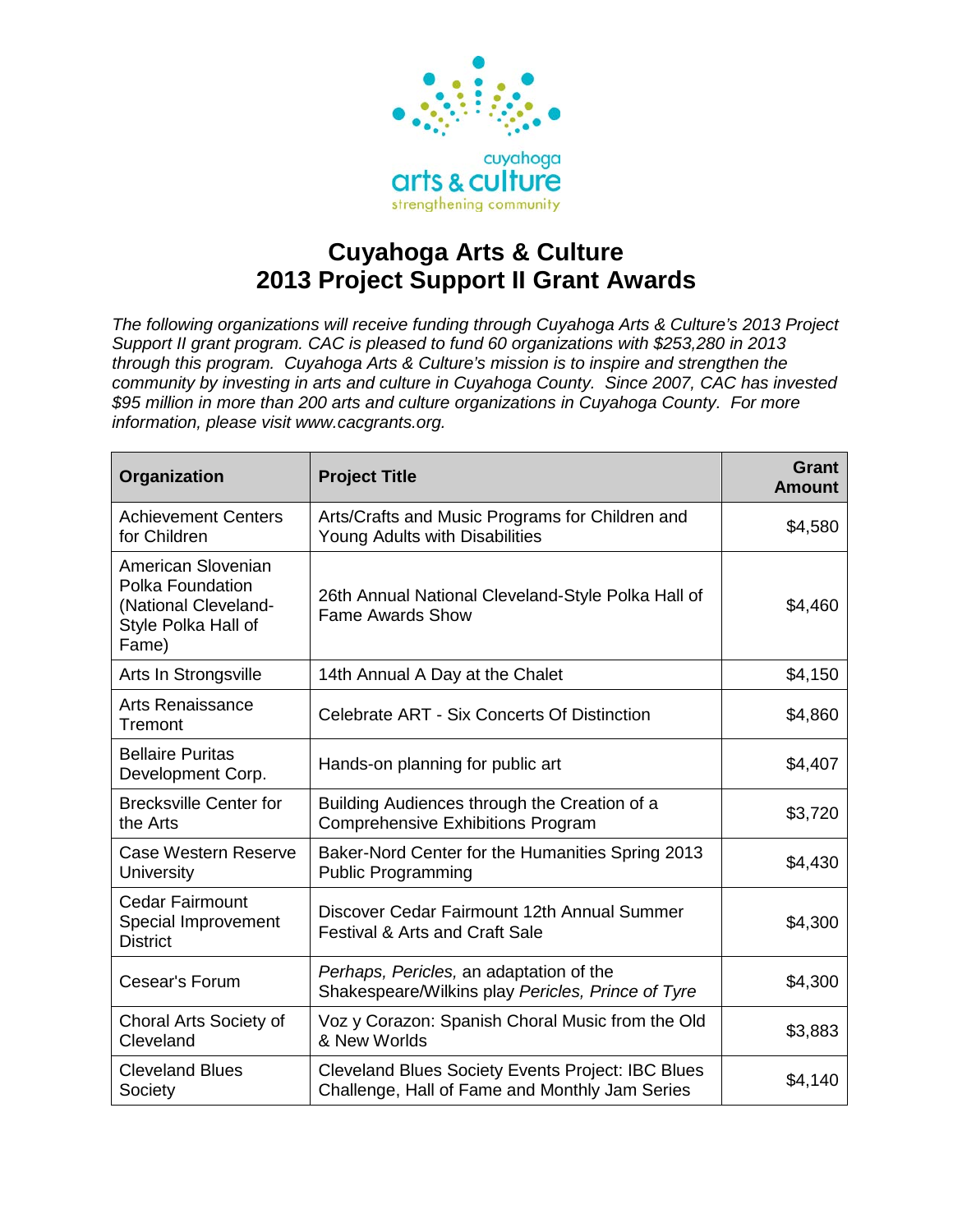| Organization                                                      | <b>Project Title</b>                                                                                                    | <b>Grant</b><br><b>Amount</b> |
|-------------------------------------------------------------------|-------------------------------------------------------------------------------------------------------------------------|-------------------------------|
| <b>Cleveland Chamber</b><br>Symphony                              | Meet The Composer Concert Series                                                                                        | \$4,410                       |
| <b>Cleveland City Dance</b>                                       | Uniquely Cleveland Nutcracker: Professional Ballet<br>From Our Community, For Our Community                             | \$4,220                       |
| <b>Cleveland Classical</b><br><b>Guitar Society</b>               | <b>Classical Guitar, New Listeners concert series</b>                                                                   | \$4,460                       |
| Cleveland Jobs with<br>Justice                                    | Labor & New Deal Art Traveling Exhibit, LaborFest<br>and Forum in Commemoration of Little Steel Strike                  | \$4,510                       |
| <b>Cleveland Shakespeare</b><br>Festival                          | 2013 Free Shakespeare in the Park: Measure for<br>Measure and Two Gentlemen of Verona                                   | \$4,500                       |
| <b>Cleveland West Art</b><br>League                               | <b>78th Street Studio Feature Exhibition Series</b>                                                                     | \$3,019                       |
| <b>Coventry Village</b><br>Special Improvement<br><b>District</b> | 2013 Coventry Street Fairs and Movie/Music Nights                                                                       | \$4,670                       |
| <b>Cudell Improvement</b>                                         | 26th Annual Clifton Arts & Musicfest                                                                                    | \$4,490                       |
| Dancevert                                                         | Geometry in Motion                                                                                                      | \$4,280                       |
| Eliza Bryant Village                                              | "Sweet Dreams" art workshops for seniors                                                                                | \$4,890                       |
| Esperanza                                                         | <b>Exploring Hispanic Student Educational Challenges</b><br>& Solutions Through Art                                     | \$4,720                       |
| <b>Famicos Foundation</b>                                         | Fresh Camp activities and events to educate and<br>inspire children and families on healthy eating and<br>urban farming | \$4,380                       |
| Good Company: A<br><b>Vocal Ensemble</b>                          | Good Company: A Vocal Ensemble - 2013 Concert<br><b>Series</b>                                                          | \$4,330                       |
| <b>Heights Chamber</b><br>Orchestra                               | Concert Performance of Bedrich Smetana's Opera<br><b>The Bartered Bride</b>                                             | \$3,804                       |
| <b>Historical Society of Old</b><br><b>Brooklyn</b>               | Preserving Old Brooklyn History                                                                                         | \$2,502                       |
| Icho Daiko                                                        | 10-Year Anniversary Concert for Icho Daiko,<br><b>Cleveland's Japanese Drumming Ensemble</b>                            | \$2,863                       |
| <b>International Services</b><br>Center                           | 23rd International Folk Festival - 2013                                                                                 | \$4,740                       |
| <b>Irish American Archives</b><br>Society                         | Johnny Kilbane Memorial Project                                                                                         | \$4,420                       |
| <b>Jewish Family Service</b><br>Association of<br>Cleveland       | Art Therapy and Artist Exhibition                                                                                       | \$4,340                       |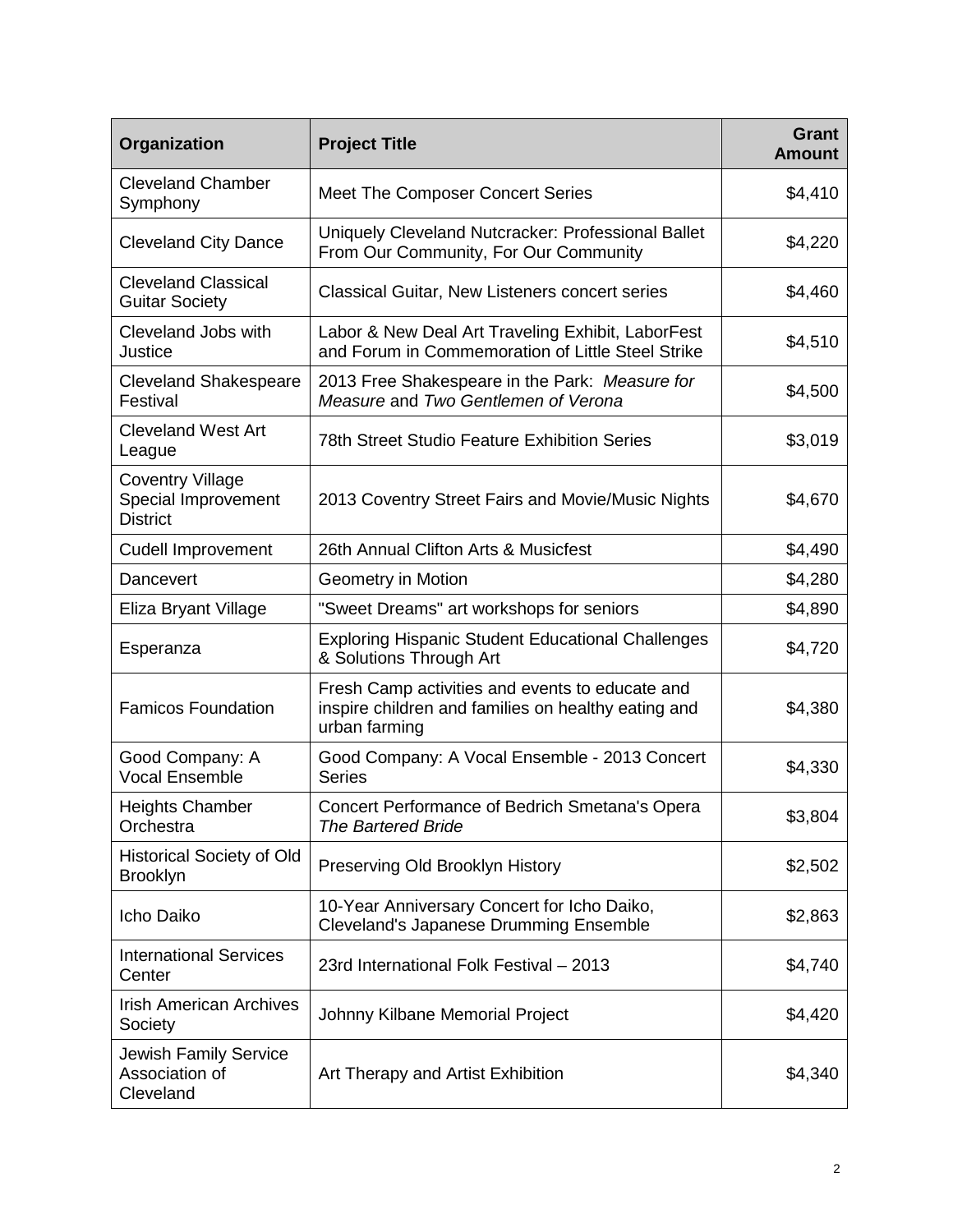| Organization                                                                                                                                                       | <b>Project Title</b>                                                                       | <b>Grant</b><br><b>Amount</b> |
|--------------------------------------------------------------------------------------------------------------------------------------------------------------------|--------------------------------------------------------------------------------------------|-------------------------------|
| Joyful Noise Music<br>School                                                                                                                                       | Make a Joyful Noise: Music and Art for Cleveland's<br>Disadvantaged Children               | \$4,645                       |
| Kamm's Corners<br>Development<br>Corporation                                                                                                                       | The Kamm's Corners Summer Music Series                                                     | \$4,780                       |
| Lake Erie Ink: a writing<br>space for youth                                                                                                                        | Creative Days at Lake Erie Ink: A series of<br>Saturday workshops                          | \$4,505                       |
| LakewoodAlive                                                                                                                                                      | <b>Front Porch Concerts</b>                                                                | \$3,059                       |
| <b>MidTown Cleveland</b>                                                                                                                                           | MidTown Cleveland E. 55th Street and Euclid<br>Avenue Crossroads Project                   | \$4,090                       |
| <b>MorrisonDance</b>                                                                                                                                               | MorrisonDance 15th Anniversary Performance                                                 | \$4,020                       |
| <b>Musical Upcoming</b><br><b>Stars in the Classics</b><br>(M.U.S.i.C.)                                                                                            | <b>Classical Cabaret Series</b>                                                            | \$4,014                       |
| <b>Northeast Ohio Council</b><br>on Higher Education                                                                                                               | Cuyahoga Arts & Culture Career Day                                                         | \$4,540                       |
| <b>Northeast Shores</b><br>Development<br>Corporation                                                                                                              | <b>Collinwood Rising Documentary</b>                                                       | \$4,780                       |
| Northern Ohio<br><b>Bibliophilic Society</b>                                                                                                                       | Book Collecting 101: An Introduction on the<br>Practicalities and Aesthetics of Collecting | \$1,014                       |
| Old Brooklyn<br>Community<br>Development Corp.                                                                                                                     | Third Annual Pop UP Pearl                                                                  | \$4,360                       |
| Opera per Tutti                                                                                                                                                    | Opera Comes to the West Side of Town                                                       | \$4,480                       |
| Quire Cleveland                                                                                                                                                    | Pure Palestrina: Mass & Motets, conducted by<br>Jameson Marvin                             | \$4,290                       |
| <b>Schuhplattler Und</b><br><b>Trachtenverein Bavaria</b>                                                                                                          | <b>STV Bavaria Cultural Events</b>                                                         | \$4,430                       |
| <b>Shaker Arts Council</b>                                                                                                                                         | <b>Shaker Arts and Music Festival</b>                                                      | \$4,110                       |
| <b>Shore Civic Centre</b>                                                                                                                                          | <b>Euclid Wind Festival</b>                                                                | \$5,000                       |
| <b>Sokol Greater</b><br><b>Cleveland Gymnastic</b><br>and Educational<br>Organization, Inc.<br>(Sokol Greater<br><b>Cleveland Czech</b><br><b>Cultural Center)</b> | Music and Arts Festival Series at Historic Bohemian<br><b>National Hall</b>                | \$4,230                       |
| St. Malachi Center                                                                                                                                                 | Unity in the Community                                                                     | \$3,398                       |